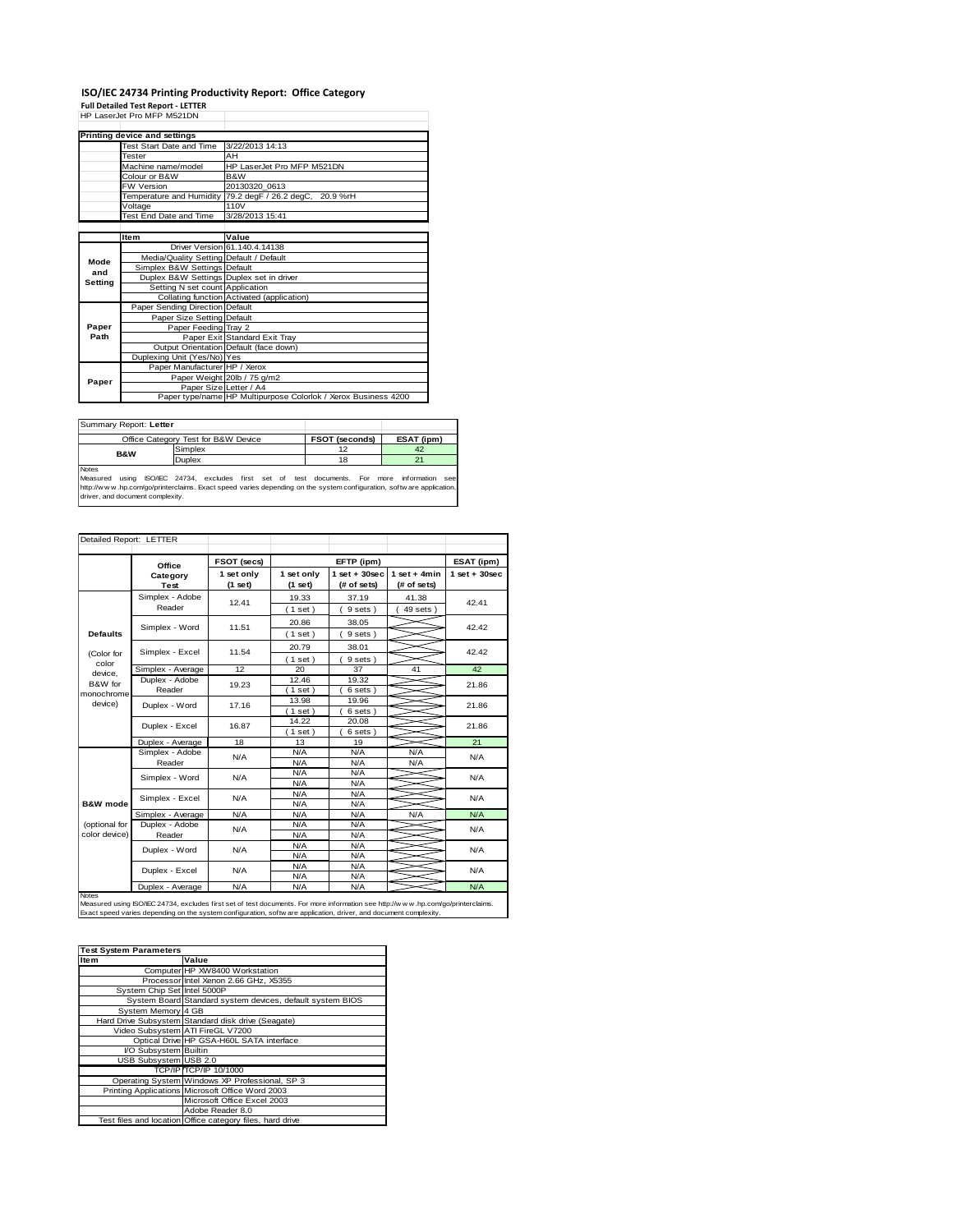# **ISO/IEC 24734 Printing Productivity Report: Office Category Full Detailed Test Report - A4** HP LaserJet Pro MFP M521DN

|         | пг Laseijel гiu miгг moziun              |                                                                |  |  |
|---------|------------------------------------------|----------------------------------------------------------------|--|--|
|         | Printing device and settings             |                                                                |  |  |
|         | Test Start Date and Time                 | 3/22/2013 14:13                                                |  |  |
|         | Tester                                   | AH                                                             |  |  |
|         | Machine name/model                       | HP LaserJet Pro MFP M521DN                                     |  |  |
|         | Colour or B&W                            | B&W                                                            |  |  |
|         | <b>FW Version</b>                        | 20130320 0613                                                  |  |  |
|         |                                          | Temperature and Humidity 79.2 degF / 26.2 degC, 20.9 %rH       |  |  |
|         | Voltage                                  | 110V                                                           |  |  |
|         | Test End Date and Time                   | 3/28/2013 15:41                                                |  |  |
|         |                                          |                                                                |  |  |
|         | Item                                     | Value                                                          |  |  |
|         |                                          | Driver Version 61.140.4.14138                                  |  |  |
| Mode    | Media/Quality Setting Default / Default  |                                                                |  |  |
| and     | Simplex B&W Settings Default             |                                                                |  |  |
| Setting | Duplex B&W Settings Duplex set in driver |                                                                |  |  |
|         | Setting N set count Application          |                                                                |  |  |
|         |                                          | Collating function Activated (application)                     |  |  |
|         | Paper Sending Direction Default          |                                                                |  |  |
|         | Paper Size Setting Default               |                                                                |  |  |
| Paper   | Paper Feeding Tray 2                     |                                                                |  |  |
| Path    |                                          | Paper Exit Standard Exit Tray                                  |  |  |
|         |                                          | Output Orientation Default (face down)                         |  |  |
|         | Duplexing Unit (Yes/No) Yes              |                                                                |  |  |
|         | Paper Manufacturer HP / Xerox            |                                                                |  |  |
| Paper   |                                          | Paper Weight 20lb / 75 g/m2                                    |  |  |
|         |                                          | Paper Size Letter / A4                                         |  |  |
|         |                                          | Paper type/name HP Multipurpose Colorlok / Xerox Business 4200 |  |  |

**FSOT (seconds) ESAT (ipm)** Simplex 13 40<br>
Duplex 18 21 Duplex 18 21 Notes Measured using ISO/IEC 24734, excludes first set of test documents. For more information see Summary Report: **A4** Office Category Test for B&W Device **B&W** hotes<br>Measured using ISO/IEC 24734, excludes first set of test documents. For more information see<br>http://w w w hp.com/go/printerclaims. Exact speed varies depending on the system configuration, softw are application,<br>driv

|                  | Office            | FSOT (secs)           |                       | EFTP (ipm)                     |                               | ESAT (ipm)      |
|------------------|-------------------|-----------------------|-----------------------|--------------------------------|-------------------------------|-----------------|
|                  | Category<br>Test  | 1 set only<br>(1 set) | 1 set only<br>(1 set) | $1$ set + 30sec<br>(# of sets) | $1$ set + 4min<br>(# of sets) | $1$ set + 30sec |
|                  | Simplex - Adobe   | 12.70                 | 18.90                 | 35.72                          | 39.38                         | 40.40           |
|                  | Reader            |                       | (1 set)               | 9 sets)                        | $46$ sets $)$                 |                 |
|                  | Simplex - Word    | 11.79                 | 20.36                 | 36.42                          |                               | 40.40           |
| <b>Defaults</b>  |                   |                       | (1 set)               | 9 sets)                        |                               |                 |
|                  |                   |                       | 20.36                 | 36.41                          |                               |                 |
| (Color for       | Simplex - Excel   | 11.79                 | (1 set)               | 9 sets)                        |                               | 40.40           |
| color<br>device. | Simplex - Average | 13                    | 19                    | 36                             | 39                            | 40              |
| B&W for          | Duplex - Adobe    | 19.40                 | 12.36                 | 18.92                          |                               | 21.28           |
| monochrome       | Reader            |                       | (1 set)               | 6 sets 1                       |                               |                 |
| device)          | Duplex - Word     | 17.41                 | 13.78                 | 19.46                          |                               | 21.26           |
|                  |                   |                       | $(1$ set)             | 6 sets                         |                               |                 |
|                  | Duplex - Excel    | 17.16                 | 13.98                 | 19.56                          |                               | 21.26           |
|                  |                   |                       | (1 set)               | 6 sets 1                       |                               |                 |
|                  | Duplex - Average  | 18                    | 13                    | 19                             |                               | 21              |
|                  | Simplex - Adobe   | N/A                   | N/A                   | N/A                            | N/A                           | N/A             |
|                  | Reader            |                       | N/A                   | N/A                            | N/A                           |                 |
|                  | Simplex - Word    | N/A                   | N/A                   | N/A                            |                               | N/A<br>N/A      |
|                  |                   |                       | N/A                   | N/A                            |                               |                 |
|                  | Simplex - Excel   | N/A                   | N/A                   | N/A                            |                               |                 |
| B&W mode         |                   |                       | N/A                   | N/A                            |                               |                 |
|                  | Simplex - Average | N/A                   | N/A                   | N/A                            | N/A                           | N/A             |
| (optional for    | Duplex - Adobe    | N/A                   | N/A                   | N/A                            |                               | N/A             |
| color device)    | Reader            |                       | N/A                   | N/A                            |                               |                 |
|                  | Duplex - Word     | N/A                   | N/A                   | N/A                            |                               | N/A             |
|                  |                   |                       | N/A                   | N/A                            |                               |                 |
|                  | Duplex - Excel    | N/A                   | N/A                   | N/A                            |                               | N/A             |
|                  |                   |                       | N/A                   | N/A                            |                               |                 |
|                  | Duplex - Average  | N/A                   | N/A                   | N/A                            |                               | N/A             |

| <b>Test System Parameters</b> |                                                           |
|-------------------------------|-----------------------------------------------------------|
| Item                          | Value                                                     |
|                               | Computer HP XW8400 Workstation                            |
|                               | Processor Intel Xenon 2.66 GHz, X5355                     |
| System Chip Set Intel 5000P   |                                                           |
|                               | System Board Standard system devices, default system BIOS |
| System Memory 4 GB            |                                                           |
|                               | Hard Drive Subsystem Standard disk drive (Seagate)        |
|                               | Video Subsystem ATI FireGL V7200                          |
|                               | Optical Drive HP GSA-H60L SATA interface                  |
| I/O Subsystem Builtin         |                                                           |
| USB Subsystem USB 2.0         |                                                           |
|                               | TCP/IP TCP/IP 10/1000                                     |
|                               | Operating System Windows XP Professional, SP 3            |
|                               | Printing Applications Microsoft Office Word 2003          |
|                               | Microsoft Office Excel 2003                               |
|                               | Adobe Reader 8.0                                          |
|                               | Test files and location Office category files, hard drive |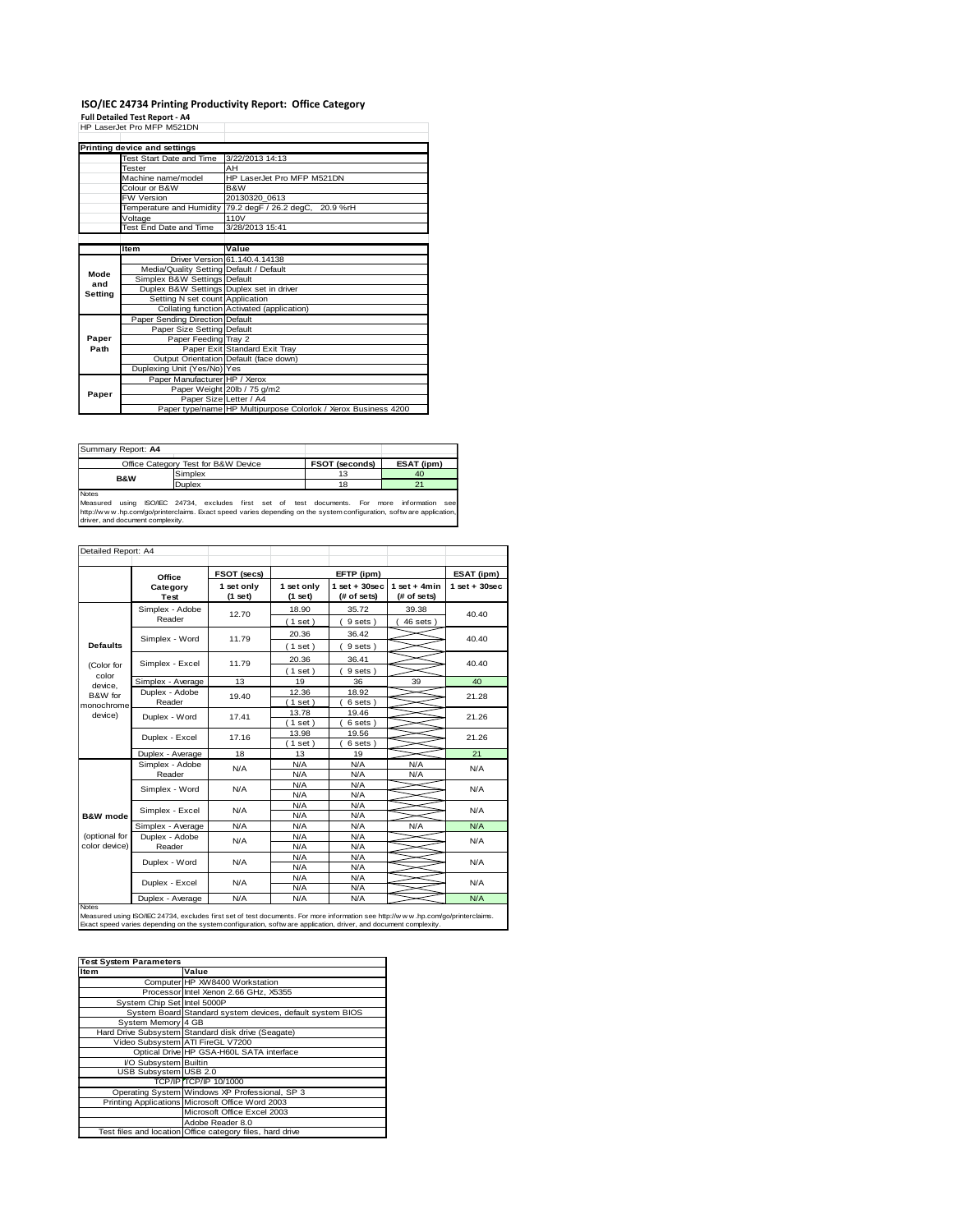# **ISO/IEC 29183 Copy Productivity Report Full Detailed Test Report - LETTER** HP LaserJet Pro MFP M521DN

|                                          | <b>Machine Setup Information</b>                           |                                                                |  |  |  |  |
|------------------------------------------|------------------------------------------------------------|----------------------------------------------------------------|--|--|--|--|
|                                          | Test Start Date and Time 3/22/2013 14:13                   |                                                                |  |  |  |  |
|                                          | <b>Tester AH</b>                                           |                                                                |  |  |  |  |
|                                          |                                                            | Machine name/model HP LaserJet Pro MFP M521DN                  |  |  |  |  |
|                                          | Colour or B&W B&W                                          |                                                                |  |  |  |  |
|                                          | Configuration (options) Not Specified                      |                                                                |  |  |  |  |
|                                          |                                                            | Temperature and Humidity 79.2 degF / 26.2 degC, 20.9 %rH       |  |  |  |  |
|                                          | Test End Date and Time: 3/28/2013 15:41                    |                                                                |  |  |  |  |
|                                          |                                                            |                                                                |  |  |  |  |
|                                          | Pre-set Item                                               | <b>Pre-set Value</b>                                           |  |  |  |  |
|                                          | Output Resolution Default                                  |                                                                |  |  |  |  |
|                                          | Output Quality Default                                     |                                                                |  |  |  |  |
| Mode                                     |                                                            | Copying Mode Colour for Colour and B&W for B&W                 |  |  |  |  |
|                                          | Auto Density Adjustment Default                            |                                                                |  |  |  |  |
|                                          |                                                            | Collating function Set in Control Panel                        |  |  |  |  |
| Paper Sending Direction Default<br>Paper |                                                            |                                                                |  |  |  |  |
|                                          | Paper Type Setting Default                                 |                                                                |  |  |  |  |
| Paper                                    | Paper Feeding Tray 2                                       |                                                                |  |  |  |  |
| Path                                     | Paper Exit Default                                         |                                                                |  |  |  |  |
|                                          |                                                            | Face Up Exit Default (face down)                               |  |  |  |  |
|                                          | <b>Fixing Capability Default</b>                           |                                                                |  |  |  |  |
| Temporary                                | Image Quality Stability                                    | Default                                                        |  |  |  |  |
| Stop                                     | Capacity of Paper Default                                  |                                                                |  |  |  |  |
|                                          | Others None                                                |                                                                |  |  |  |  |
|                                          |                                                            |                                                                |  |  |  |  |
|                                          | Paper Manufacturer HP / Xerox                              |                                                                |  |  |  |  |
|                                          |                                                            | Paper Weight 20lb / 75 g/m2                                    |  |  |  |  |
| Paper                                    |                                                            | Paper Size Letter / A4                                         |  |  |  |  |
|                                          |                                                            | Paper type/name HP Multipurpose Colorlok / Xerox Business 4200 |  |  |  |  |
|                                          |                                                            |                                                                |  |  |  |  |
| Summary Report: Letter                   |                                                            |                                                                |  |  |  |  |
|                                          |                                                            |                                                                |  |  |  |  |
|                                          | <b>sFCOT</b>                                               | sESAT (ipm)                                                    |  |  |  |  |
| <b>B&amp;W</b>                           | 12                                                         | 42                                                             |  |  |  |  |
| Notes                                    | First Copy Out and Copy Speed measured using ISO/IEC 20183 |                                                                |  |  |  |  |

Notes<br>First Copy Out and Copy Speed measured using ISO/IEC 29183,<br>excludes first set of test documents. For more information see<br>http://www.hp.com/go/printerclaims. Exact speed varies depending on<br>the system.configuration

| Detailed Report: LETTER                                                                                                                    |               |              |       |             |                |             |
|--------------------------------------------------------------------------------------------------------------------------------------------|---------------|--------------|-------|-------------|----------------|-------------|
|                                                                                                                                            | <b>Target</b> | sFCOT (secs) |       | sEFTP (ipm) |                | sESAT (ipm) |
|                                                                                                                                            |               |              | 1copy | 1copy+30sec | 1copy+4minutes |             |
|                                                                                                                                            | A             | 11.38        | 5.27  | 34.03       |                | 42.43       |
|                                                                                                                                            |               |              |       | 29 sets     |                |             |
|                                                                                                                                            | B             | 11.38        | 5.27  | 34.02       |                | 42.43       |
|                                                                                                                                            |               |              |       | 29 sets     |                |             |
| <b>B&amp;W</b>                                                                                                                             | C             | 11.41        | 5.25  | 34.03       |                | 42.43       |
|                                                                                                                                            |               |              |       | 29 sets     |                |             |
|                                                                                                                                            | D             | 11.40        | 5.26  | 34.03       |                | 42.44       |
|                                                                                                                                            |               |              |       | 29 sets     |                |             |
|                                                                                                                                            | Average       | 12           | 5     | 34          |                | 42          |
| <b>Notes</b><br>First Copy Out and Copy Speed measured using ISO/IEC 29183, excludes first set of test documents. For more information see |               |              |       |             |                |             |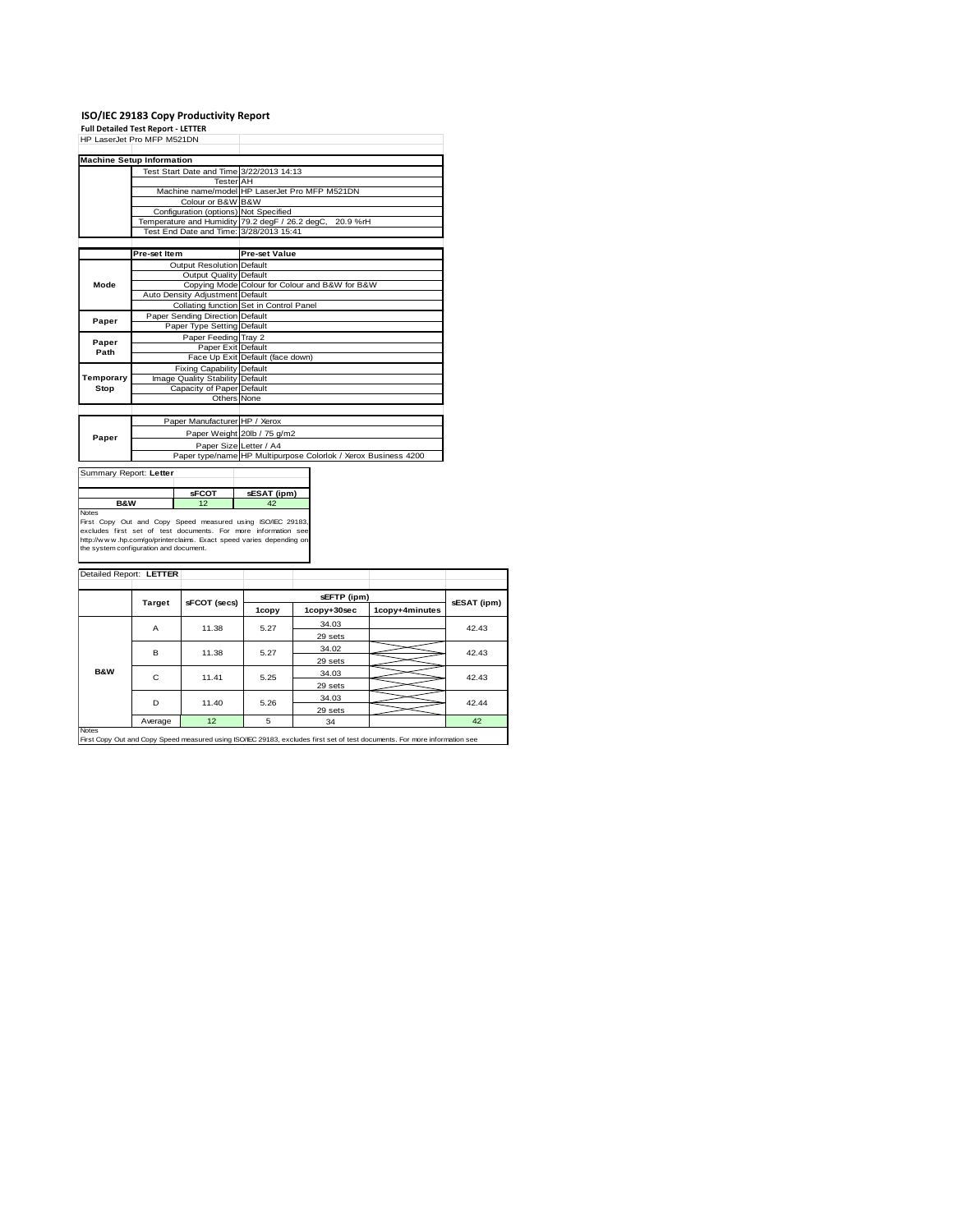# **ISO/IEC 29183 Copy Productivity Report Full Detailed Test Report - A4** HP LaserJet Pro MFP M521DN

| HP LaserJet Pro MFP M521DN             |                                                              |                                                                                                                               |                      |                                                                |                |             |  |
|----------------------------------------|--------------------------------------------------------------|-------------------------------------------------------------------------------------------------------------------------------|----------------------|----------------------------------------------------------------|----------------|-------------|--|
| <b>Machine Setup Information</b>       |                                                              |                                                                                                                               |                      |                                                                |                |             |  |
|                                        |                                                              | Test Start Date and Time 3/22/2013 14:13                                                                                      |                      |                                                                |                |             |  |
|                                        |                                                              | <b>Tester AH</b>                                                                                                              |                      |                                                                |                |             |  |
|                                        |                                                              |                                                                                                                               |                      | Machine name/model HP LaserJet Pro MFP M521DN                  |                |             |  |
|                                        |                                                              | Colour or B&W B&W                                                                                                             |                      |                                                                |                |             |  |
|                                        |                                                              | Configuration (options) Not Specified                                                                                         |                      |                                                                |                |             |  |
|                                        |                                                              | Temperature and Humidity 79.2 degF / 26.2 degC,                                                                               |                      | 20.9 %rH                                                       |                |             |  |
|                                        |                                                              | Test End Date and Time: 3/28/2013 15:41                                                                                       |                      |                                                                |                |             |  |
|                                        |                                                              |                                                                                                                               |                      |                                                                |                |             |  |
|                                        | Pre-set Item                                                 |                                                                                                                               | <b>Pre-set Value</b> |                                                                |                |             |  |
|                                        |                                                              | Output Resolution Default                                                                                                     |                      |                                                                |                |             |  |
|                                        |                                                              | Output Quality Default                                                                                                        |                      |                                                                |                |             |  |
| Mode                                   |                                                              |                                                                                                                               |                      | Copying Mode Colour for Colour and B&W for B&W                 |                |             |  |
|                                        |                                                              | Auto Density Adjustment Default                                                                                               |                      |                                                                |                |             |  |
|                                        |                                                              | Collating function Set in Control Panel                                                                                       |                      |                                                                |                |             |  |
| Paper                                  |                                                              | Paper Sending Direction Default                                                                                               |                      |                                                                |                |             |  |
|                                        |                                                              | Paper Type Setting Default                                                                                                    |                      |                                                                |                |             |  |
| Paper                                  |                                                              | Paper Feeding Tray 2                                                                                                          |                      |                                                                |                |             |  |
| Path                                   |                                                              | Paper Exit Default                                                                                                            |                      |                                                                |                |             |  |
|                                        | Face Up Exit Default (face down)                             |                                                                                                                               |                      |                                                                |                |             |  |
|                                        | Fixing Capability Default<br>Image Quality Stability Default |                                                                                                                               |                      |                                                                |                |             |  |
| Temporary<br>Stop                      |                                                              |                                                                                                                               |                      |                                                                |                |             |  |
|                                        |                                                              | Capacity of Paper Default<br>Others None                                                                                      |                      |                                                                |                |             |  |
|                                        |                                                              |                                                                                                                               |                      |                                                                |                |             |  |
|                                        |                                                              | Paper Manufacturer HP / Xerox                                                                                                 |                      |                                                                |                |             |  |
|                                        |                                                              |                                                                                                                               |                      |                                                                |                |             |  |
| Paper                                  | Paper Weight 20lb / 75 g/m2                                  |                                                                                                                               |                      |                                                                |                |             |  |
|                                        |                                                              | Paper Size Letter / A4                                                                                                        |                      |                                                                |                |             |  |
|                                        |                                                              |                                                                                                                               |                      | Paper type/name HP Multipurpose Colorlok / Xerox Business 4200 |                |             |  |
| Summary Report: A4                     |                                                              |                                                                                                                               |                      |                                                                |                |             |  |
|                                        |                                                              |                                                                                                                               |                      |                                                                |                |             |  |
|                                        |                                                              | sFCOT                                                                                                                         | sESAT (ipm)          |                                                                |                |             |  |
| B&W                                    |                                                              | 12                                                                                                                            | 40                   |                                                                |                |             |  |
| <b>Notes</b>                           |                                                              |                                                                                                                               |                      |                                                                |                |             |  |
|                                        |                                                              | First Copy Out and Copy Speed measured using ISO/IEC 29183,<br>excludes first set of test documents. For more information see |                      |                                                                |                |             |  |
|                                        |                                                              | http://www.hp.com/go/printerclaims. Exact speed varies depending on                                                           |                      |                                                                |                |             |  |
| the system configuration and document. |                                                              |                                                                                                                               |                      |                                                                |                |             |  |
|                                        |                                                              |                                                                                                                               |                      |                                                                |                |             |  |
| Detailed Report: A4                    |                                                              |                                                                                                                               |                      |                                                                |                |             |  |
|                                        |                                                              |                                                                                                                               |                      |                                                                |                |             |  |
|                                        |                                                              |                                                                                                                               |                      | sEFTP (ipm)                                                    |                |             |  |
|                                        | <b>Target</b>                                                | sFCOT (secs)                                                                                                                  | 1copy                | 1copy+30sec                                                    | 1copy+4minutes | sESAT (ipm) |  |
|                                        |                                                              |                                                                                                                               |                      | 32.47                                                          |                |             |  |
|                                        | A                                                            | 11.75                                                                                                                         | 5.10                 |                                                                |                | 40.40       |  |
|                                        |                                                              |                                                                                                                               |                      | 28 sets                                                        |                |             |  |
|                                        | B                                                            | 11.63                                                                                                                         | 5.15                 | 32.43                                                          |                | 40.40       |  |
|                                        |                                                              |                                                                                                                               |                      | 28 sets                                                        |                |             |  |
| <b>B&amp;W</b>                         | C                                                            | 11.64                                                                                                                         | 5.15                 | 32.40                                                          |                | 40.41       |  |
|                                        |                                                              |                                                                                                                               |                      | 28 sets                                                        |                |             |  |
|                                        |                                                              |                                                                                                                               |                      | 32.39                                                          |                |             |  |
|                                        | D                                                            | 11.63                                                                                                                         | 5.15                 |                                                                |                | 40.42       |  |

Average 12 5 32 40 Notes

28 sets

ing ISO/IEC 29183, excludes first set of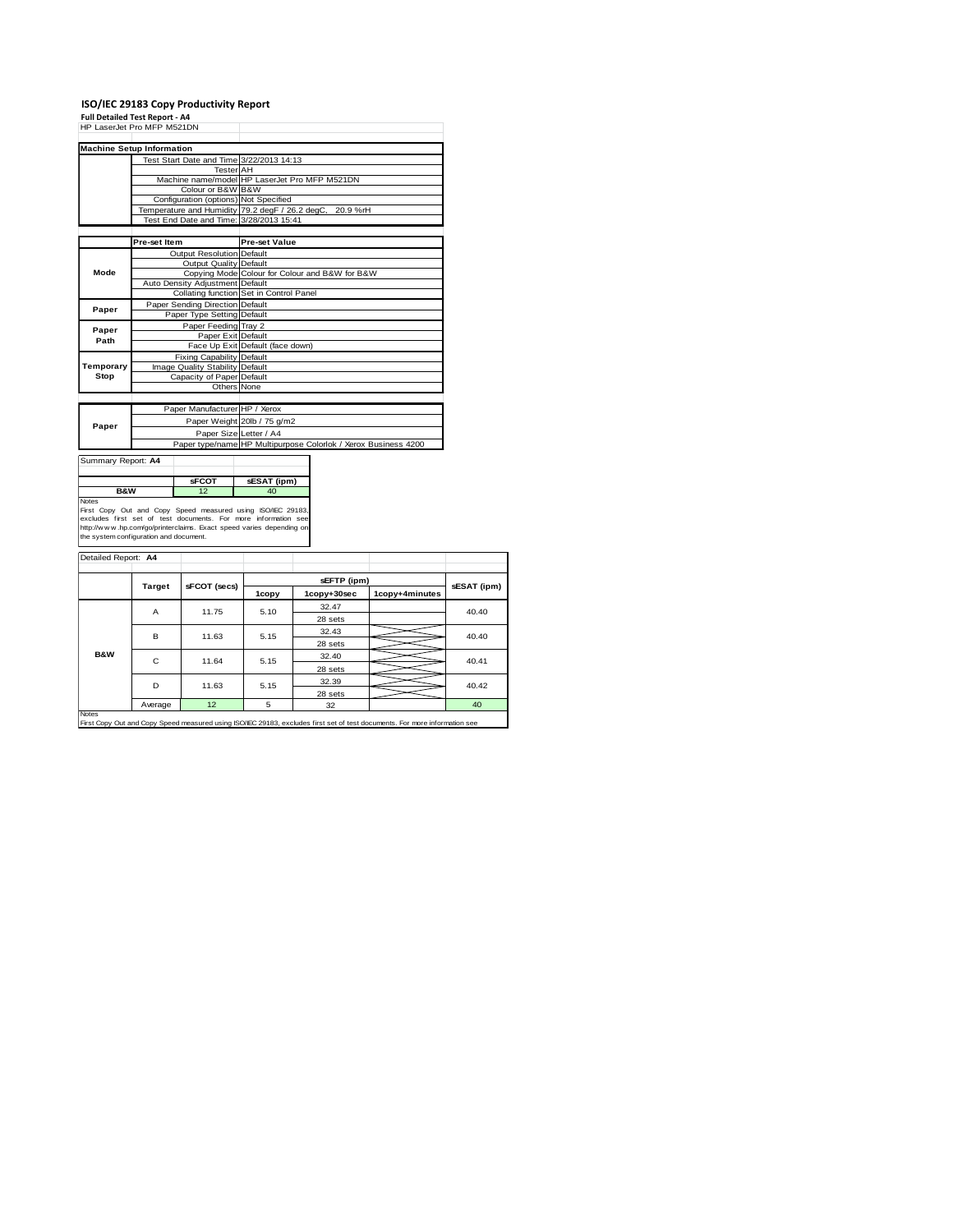#### **ISO/IEC 24735 Copy Productivity Report**

**Full Detailed Test Report ‐ LETTER**

| <b>Machine Setup Information</b>         |                                                                 |
|------------------------------------------|-----------------------------------------------------------------|
| Test Start Date and Time 4/15/2013 16:50 |                                                                 |
| Testerlah                                |                                                                 |
|                                          | Machine name/model HP LaserJet Pro MFP M521DN                   |
| Colour or B&W B&W                        |                                                                 |
| FW Version 20121219                      |                                                                 |
| Configuration (options) Not Specified    |                                                                 |
|                                          | Temperature and Humidity 76 degF / 25 degC, 15 %rH              |
| Test End Date and Time: 4/16/2013 16:28  |                                                                 |
|                                          |                                                                 |
| <b>Pre-set Item</b>                      | <b>Pre-set Value</b>                                            |
| Output Resolution Default                |                                                                 |
| Output Quality   Default                 |                                                                 |
| Copying Mode Default                     |                                                                 |
| Auto Density Adjustment Default          |                                                                 |
|                                          | Collating function Activated (if not activated in default mode) |
| Paper Sending Direction Default          |                                                                 |
| Paper Type Setting Default               |                                                                 |
|                                          | Paper Feeding Standard cassette                                 |
|                                          | Paper Exit Standard exit tray                                   |
| Face Up Exit Default                     |                                                                 |
| Fixing Capability Default                |                                                                 |
| Image Quality Stability Default          |                                                                 |
| Capacity of Paper Default                |                                                                 |
|                                          | Others Default                                                  |
|                                          |                                                                 |
| Paper Manufacturer HP / Xerox            |                                                                 |
|                                          | Paper Weight 20lb / 75 g/m2                                     |
| Paper Size Letter / A4                   |                                                                 |

| ISO/IEC 24735 Copy Productivity Report |                                                     |             |            |                  |                |                 |
|----------------------------------------|-----------------------------------------------------|-------------|------------|------------------|----------------|-----------------|
|                                        |                                                     |             |            |                  |                |                 |
| Detailed Report: LETTER                |                                                     |             |            |                  |                |                 |
|                                        |                                                     | FSOT (secs) |            | EFTP (ipm)       |                | ESAT (ipm)      |
|                                        | <b>Copying Mode</b>                                 | 1 set only  | 1 set only | 1 set + $30$ sec | 1 set $+$ 4min | $1$ set + 30sec |
|                                        | 1:1                                                 |             |            |                  |                |                 |
|                                        |                                                     |             | ( 1 set )  |                  |                |                 |
| <b>Color Mode</b>                      | 1:2                                                 |             |            |                  |                |                 |
|                                        |                                                     |             | (1 set)    |                  |                |                 |
|                                        | 2:2                                                 |             |            |                  |                |                 |
|                                        |                                                     |             | ( 1 set )  |                  |                |                 |
|                                        | 1:1                                                 | 17.20       | 13.95      | 34.58            | 40.72          | 42.43           |
|                                        |                                                     |             |            | 9 sets           | 49 sets        |                 |
| <b>B&amp;W</b> mode                    | 1:2                                                 | 25.32       | 9.46       | 17.94            |                | 21.82           |
|                                        |                                                     |             |            | 6 sets           |                |                 |
|                                        | 2:2                                                 | 24.29       | 9.86       | 18.10            |                | 21.84           |
|                                        |                                                     |             |            | 6 sets           |                |                 |
| <b>Notes</b>                           | Reports located: http://www.hp.com/go/printerclaims |             |            |                  |                |                 |